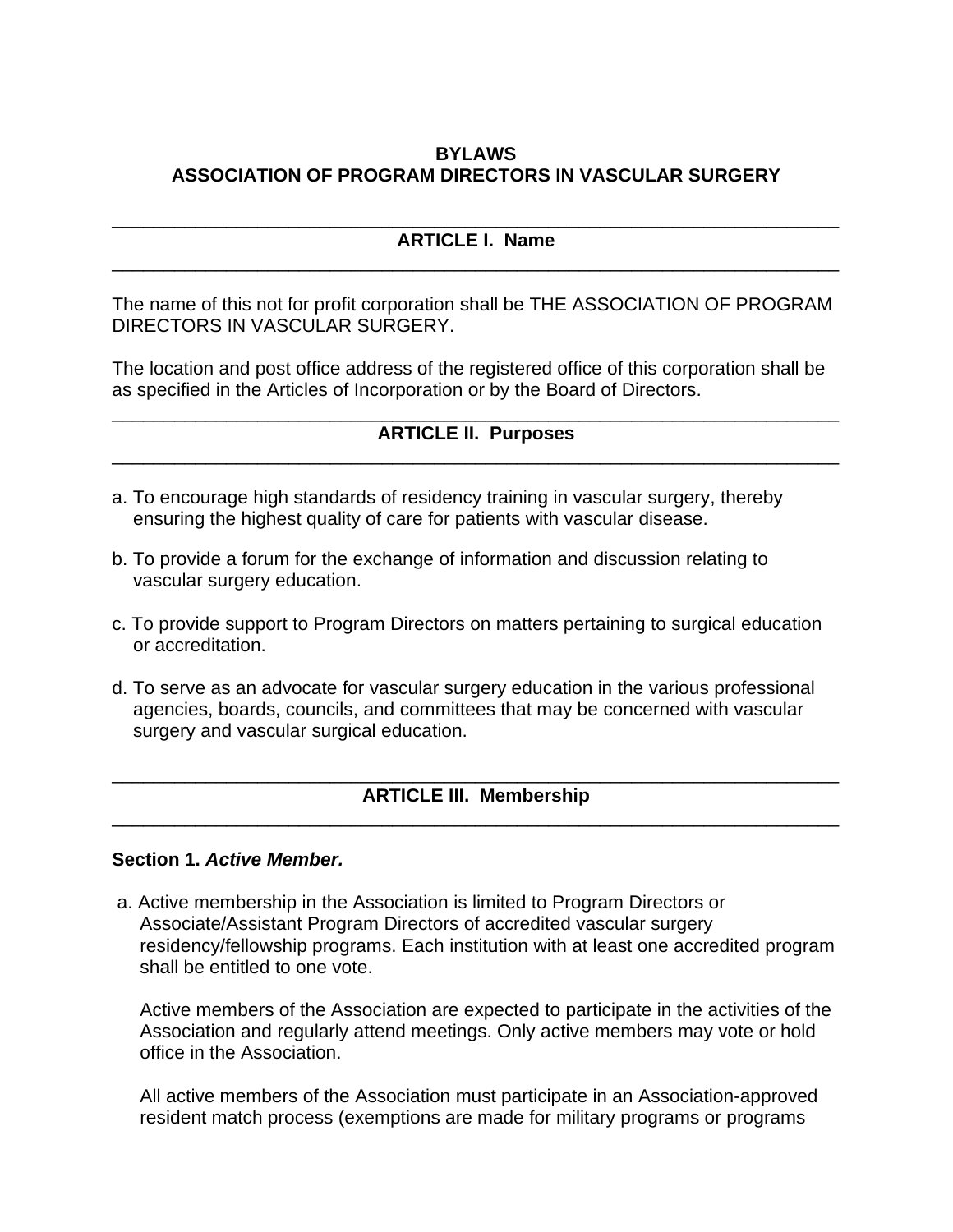who may announce their voluntary removal from the match process for a particular year. Such programs should not participate in another match program that may be regarded as a competitive program). Failure to do so may result in suspension from the Association.

b. Each active member shall be entitled to appoint an alternative person from his/her program to represent his/her program. Alternates may vote in the absence of the active member.

- c. All Program Directors of accredited vascular surgery programs automatically become active members. Active membership ceases if an individual ceases being a Program Director or associate/assistant program director.
- d. Members who step down from their role as a Program Director may continue to serve in any capacity (office or committee membership) to which they have been elected or appointed, until the duties associated with that office are fulfilled providing they submit a letter to the Secretary indicating their willingness to do so. They may vote on matters coming before any committee on which they serve, but otherwise have the privileges of senior membership.
- e. Accredited programs are defined as those programs that are approved by the Residency Review Committee for Surgery (herein after sometimes referred to as the RRC) and accredited by the Accreditation Council for Graduate Medical Education (ACGME). All programs at a single institution are considered 1 program for the purposes of representation at the APDVS.

## **Section 2.** *Associate Member.*

a. Associate membership may be granted to programs accredited by an "alternate" accrediting body (i.e., Canadian or AOA) upon request of the program. Other individuals not associated with a program who have special expertise and interest in the education of vascular surgery residents may be granted associate membership.

This membership shall include, but not be limited to:

- b. Program Directors or Associate/Assistant Program Directors from programs in good standing can automatically become Associate members. Associate membership ceases if an individual ceases being a Program Director or associate/assistant program director. Members who step down from their role as a Program Director may continue to serve on committees to which they have been appointed until the duties associated are fulfilled providing they submit a letter to the Secretary indicating their willingness to do so.
- c. Individual associate members not associated with a program who are nominated by active members may be elected by a majority of a quorum of the Association at its annual meeting. Such membership shall continue as long as the associate member meets the requirements established by the Association. Such membership may be terminated by either the member or a majority vote of the Association.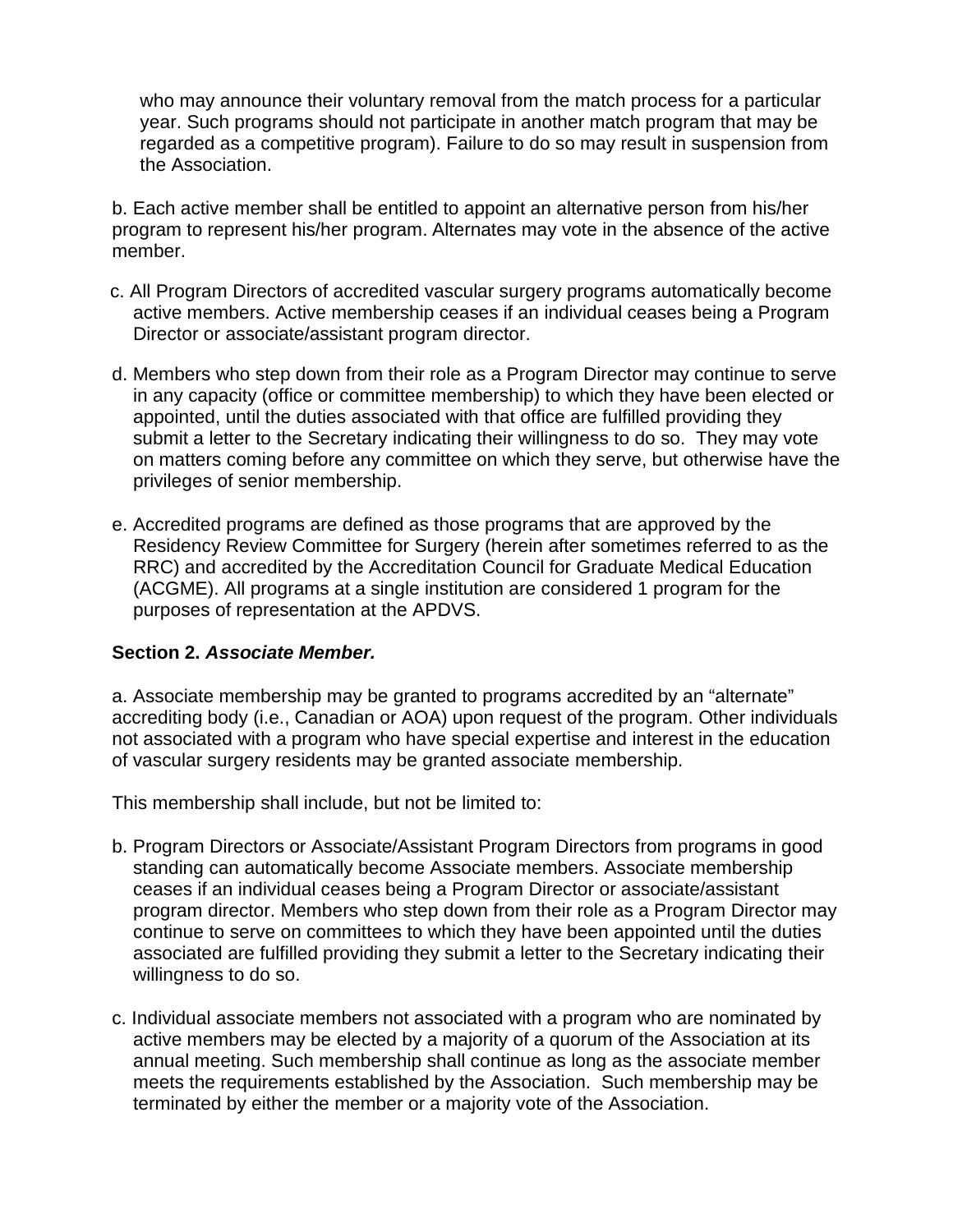- d. All associate members may participate fully in the discussions of the Association.
- e. Associate members are required to pay annual dues or meeting fees.
- f. Associate members:
	- i. May not hold office in the Association.
	- ii. May not vote in matters brought before the Association.

iii. May participate as committee members but cannot chair permanent or ad hoc committees of the Association.

## **Section 3.** *Senior Membership.*

- a. Senior membership is granted to all persons who have stepped down, retired or been removed from their role as program director and wish to remain active in the society upon request of the individual to the secretary.
- b. All senior members may participate fully in the discussions of the Association
- c. Senior members may hold office or serve on a committee to fulfill a previous commitment to that office or committee to which they had been elected/appointed.
- d. Senior members may not be elected or appointed as new officers or committee members.
- e. Senior members may not vote in matters brought before the association.
- f. Senior members may participate as ad hoc committee members only unless completing a term on a committee to which they were previously appointed.

#### \_\_\_\_\_\_\_\_\_\_\_\_\_\_\_\_\_\_\_\_\_\_\_\_\_\_\_\_\_\_\_\_\_\_\_\_\_\_\_\_\_\_\_\_\_\_\_\_\_\_\_\_\_\_\_\_\_\_\_\_\_\_\_\_\_\_\_\_\_\_ **ARTICLE IV. Officers** \_\_\_\_\_\_\_\_\_\_\_\_\_\_\_\_\_\_\_\_\_\_\_\_\_\_\_\_\_\_\_\_\_\_\_\_\_\_\_\_\_\_\_\_\_\_\_\_\_\_\_\_\_\_\_\_\_\_\_\_\_\_\_\_\_\_\_\_\_\_

## **Section 1.** *Elected Officers.*

The officers of the Association will be elected by the membership at the annual meeting and will consist of the following:

- a. President
- b. President-Elect
- c. Secretary-Treasurer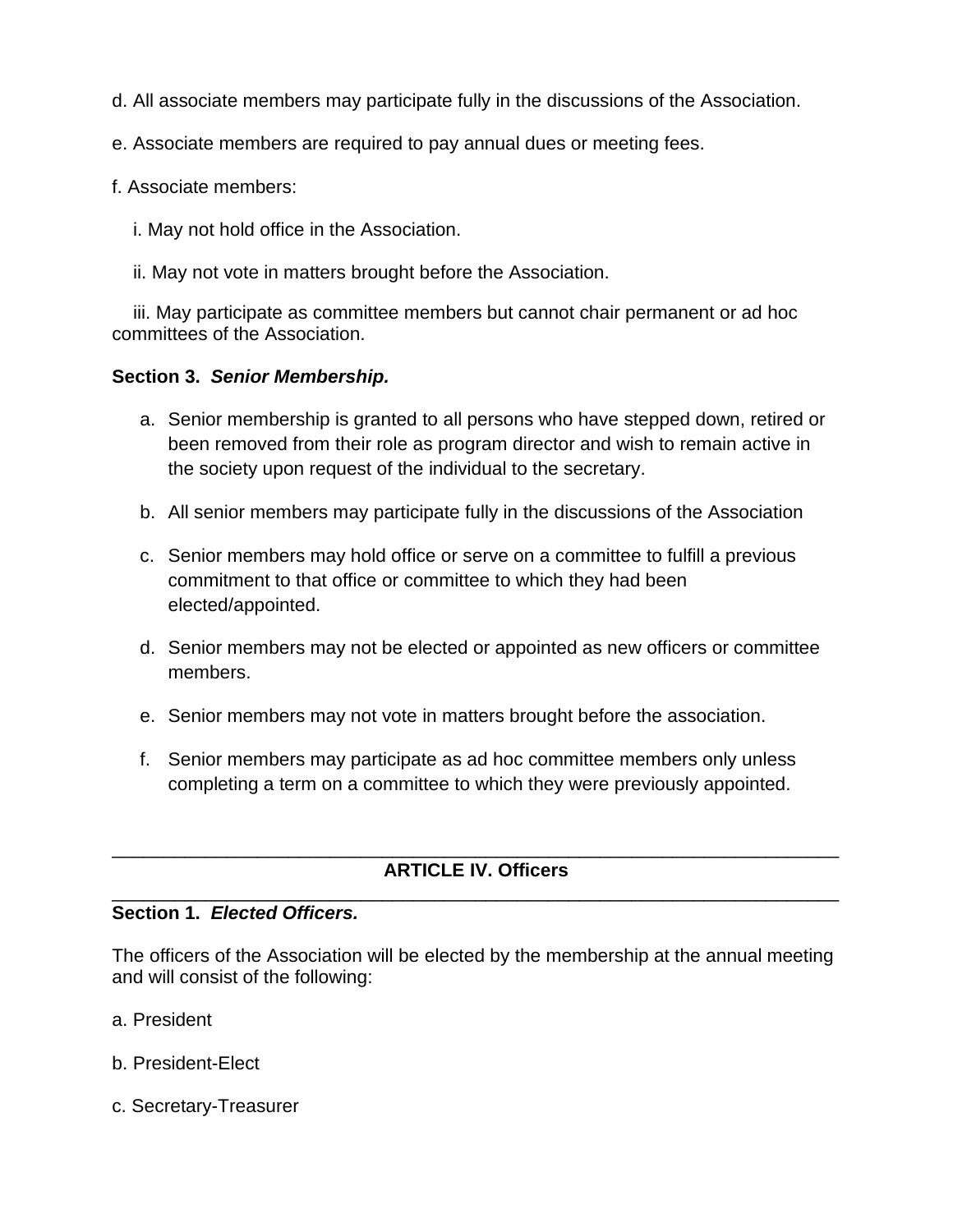## d. Two Councilors-at-Large

## **Section 2.** *Terms of Office.*

- a. The President and President-Elect will each serve for two years, or until a successor is duly elected by the membership. The President-Elect at the end of his two-year term will automatically become President.
- b. The Secretary-Treasurer will hold office for four years or until a successor is elected by the membership.
- c. One Councilor-at-Large member will be elected annually to a two-year term. However, in the first year of operation of the Association, two Councilors-at-Large will be elected, one for a two-year term and the other for a one-year term.
- d. The Immediate Past President will serve for two years in this capacity and be a member of the Executive Council for their respective term. The Immediate Past President will also serve a two year term on the Executive Committee.
- e. If any office becomes vacant by reason of death, resignation, retirement, disqualification, removal from office or otherwise, the remaining members of the Executive Council then in office may by majority vote choose a successor(s). Such successor will hold office only until a regularly scheduled meeting of the Association at which time a successor will be elected by the membership.

## **Section 3.** *Duties of the Officer.*

a. President. The President will perform all duties usually associated with the office of the president including presiding over the annual meeting, the Executive Council, appointments of committees, and establishment of agenda. As chief executive officer of the Association, he will be an ex-officio member without vote on all committees except the committee on nominations.

b. President-Elect. On the absence or disability of the President, the President-Elect will perform the duties and exercise the powers of the President. He may be appointed by the President to be an ex-officio member without vote on any or all committees.

c. Secretary-Treasurer. The Secretary-Treasurer will prepare and distribute minutes of all meetings of the Association. He will maintain the records of the Association including a list of members and their addresses, and fellows/residents and their addresses. He will send out notices and conduct correspondence deemed necessary by the Association. He will collect and disburse, or supervise the collection and disbursement of all monies of the Association.

## **Section 4.** *Nominations.*

In preparing the slate of nominees for each available position, the Committee on Nominations shall consider its own nominations in addition to nominations at large from the APDVS membership. A member nominated to any office must be an Active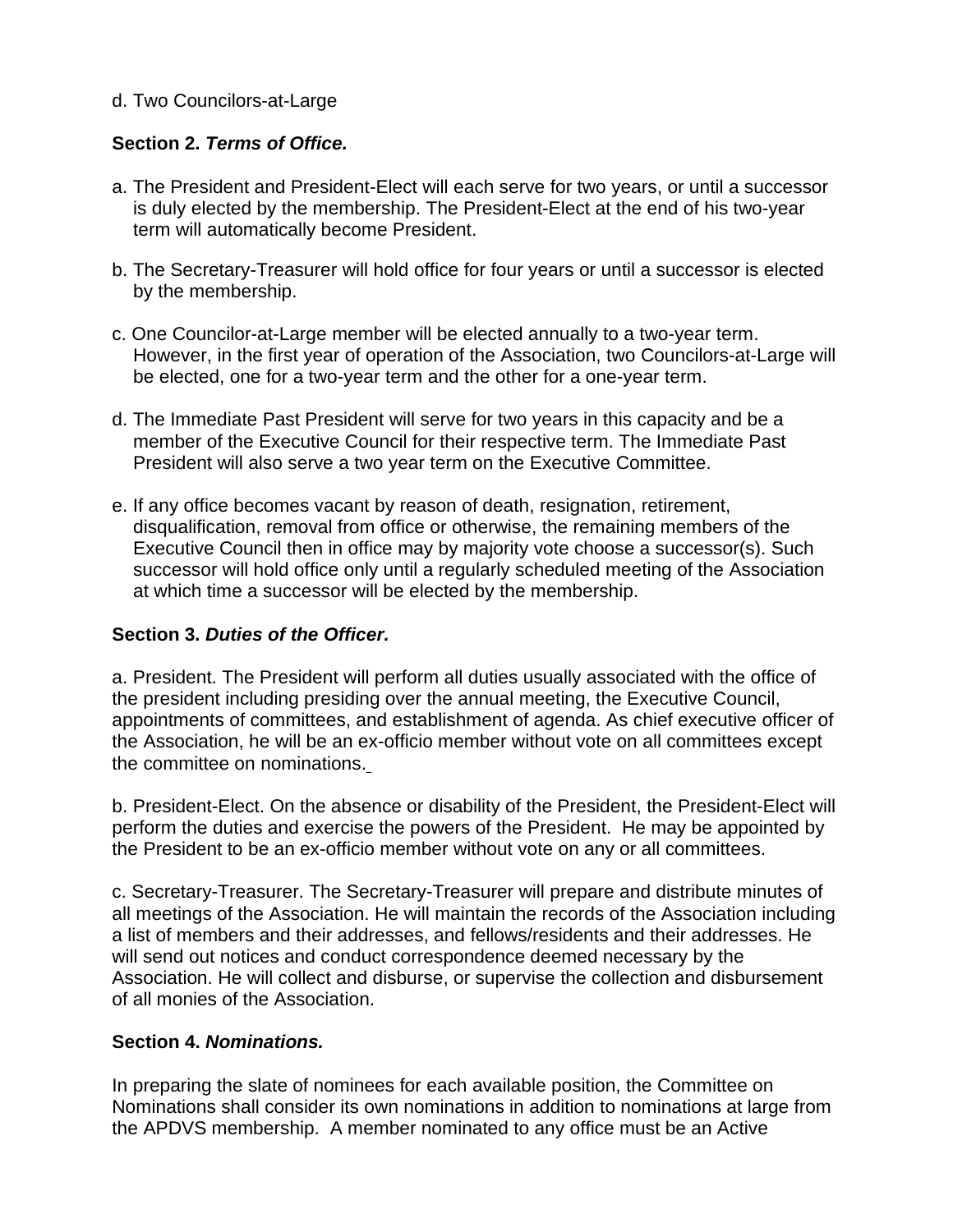Member in good standing of the Association.

No later than December 1, the Committee on Nominations shall send to all members of the Association a request for nominations to the available and/or vacant positions of the offices of the President-Elect, Secretary-Treasurer, and Councilor-at-Large. Nominees will need to provide a brief letter outlining their qualifications and reasons for seeking a particular office and other information as may be requested. Nominees must have the endorsement of at least 5 other program directors in order to be eligible and will be required to provide this information as part of their application.

All nominations for available officer positions must submitted by January 31. The Committee on Nominations shall recommend one candidate for each vacant position but can also choose to submit the names of other duly nominated candidates for election by the membership by electronic ballot.

An electronic ballot must be sent to all members of the Association at least 40 days prior to the Annual Business Meeting. Online voting will cease 5 days prior to the Annual Business Meeting. Election results will be announced at the Annual Business Meeting.

A simple majority of the program directors is required for election to any office. If more than two nominees are vying for one office, the winning nominee must obtain 50% plus one (1) vote of Association members to be elected to the office on the first ballot. If this does not occur, a run-off electronic election shall be held, between the two nominees with the highest number of votes.

Officers shall hold office until the termination of the next Annual Business Meeting when their successors are elected. Vacancies in any of the offices shall be filled for the unexpired term by appointment by a majority vote of the Executive Council.

#### \_\_\_\_\_\_\_\_\_\_\_\_\_\_\_\_\_\_\_\_\_\_\_\_\_\_\_\_\_\_\_\_\_\_\_\_\_\_\_\_\_\_\_\_\_\_\_\_\_\_\_\_\_\_\_\_\_\_\_\_\_\_\_\_\_\_ **ARTICLE V. Committees and Council** \_\_\_\_\_\_\_\_\_\_\_\_\_\_\_\_\_\_\_\_\_\_\_\_\_\_\_\_\_\_\_\_\_\_\_\_\_\_\_\_\_\_\_\_\_\_\_\_\_\_\_\_\_\_\_\_\_\_\_\_\_\_\_\_\_\_\_\_\_\_

#### **Section 1.** *Committee on Nominations.*

This committee is responsible for presenting nominees for office at the Annual Meeting of the Association. The committee will also recommend representatives to the Vascular Surgery Board of the American Board of Surgery and the American College of Surgeons Advisory Council on Vascular Surgery. The membership of this committee will consist of the two immediate surviving Past-Presidents, and the current President of the Association.

The most senior Past-President will act as the chairman of the committee.

## **Section 2.** *Executive Council.*

Members of the Executive Council will be the President, President-Elect, one Immediate Past-President, Secretary-Treasurer, the Chairman of the Education Committee, the Chairman of the Issues Committee, the Chairman of the Recruitment of Surgical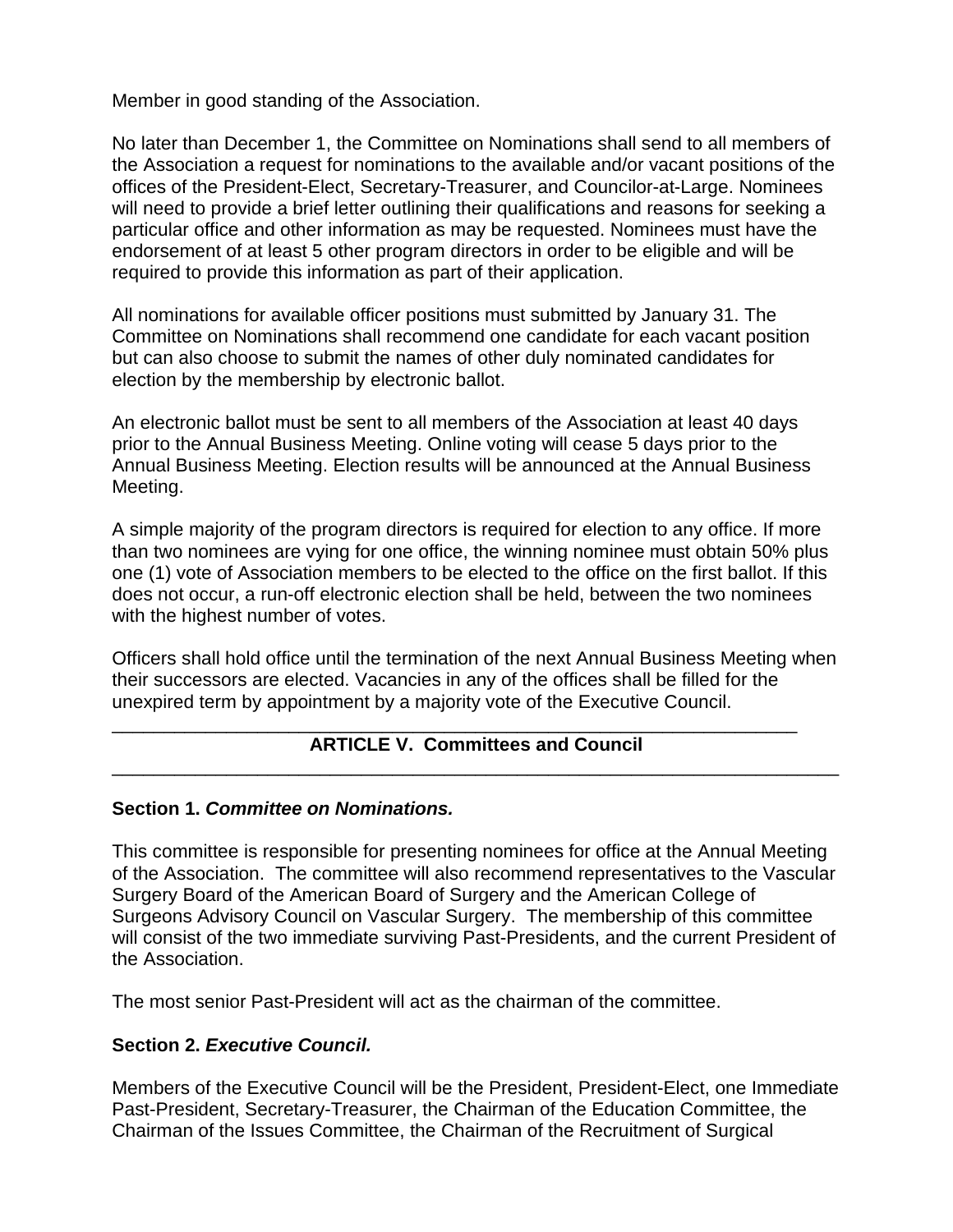Residents and Students Committee, the Chairman of the Core Surgery Training & Defined Minimums for Case Logs Report Committee and the two Councilors-at-Large. The APDVS representative to the Vascular Surgery Board of the American Board of Surgery, a representative from the Residency Review Committee (selected by the Council), and a representative of the Association of Vascular Surgery Coordinators (selected by AVSC) shall serve as non-voting, ex-officio members of the Council. One fellow and one Integrated resident will be selected annually by the Executive Committee from the annual request for volunteers of trainees to serve a one year term, with possible renewal. These positions shall serve as non-voting, ex-officio members of the Council.

The Executive Council will manage the affairs of the Association during the intervals between the annual meetings of the Association. The Executive Council may be convened by the President or any two members of the Executive Council. The council may meet in person or electronically.

## **Section 3.** *Executive Committee.*

There shall be a standing committee of the Executive Council consisting of the President, President-Elect, Immediate Past President, and Secretary-Treasurer. This committee will act on behalf of the Executive Council to conduct the day-to-day business of the Association which requires expeditious management that is not amenable to the less frequent meetings of the entire Executive Council. The Committee will also appoint representatives to external organizations. Action requires a majority vote, without which a decision by the entire Executive Council is required.

## **Section 4.** *Curriculum Committee.*

There shall be a standing committee concerned with the development and monitoring of the curriculum for the training of the vascular surgery resident. The Committee is charged with, but is not limited to, the functions below:

- 1. Establishing general curriculum requirements for the training of all vascular residents regardless of the pathway for training.
- 2. Coordinate with the Association of Program Directors of Surgery general curriculum requirements for core general surgery curriculum that would be in line with the new vascular training paradigms.
- 3. Providing the developed curriculum to the Program Directors of vascular surgery.
- 4. Monitoring the success of the new curriculum.

This Committee will consist of a Chairman, four members, and the VSB representative. The Committee will be appointed by the President and Association.

Members will serve for staggered four-year terms, with the senior member serving as Chairman. The Chair will serve a two-year term.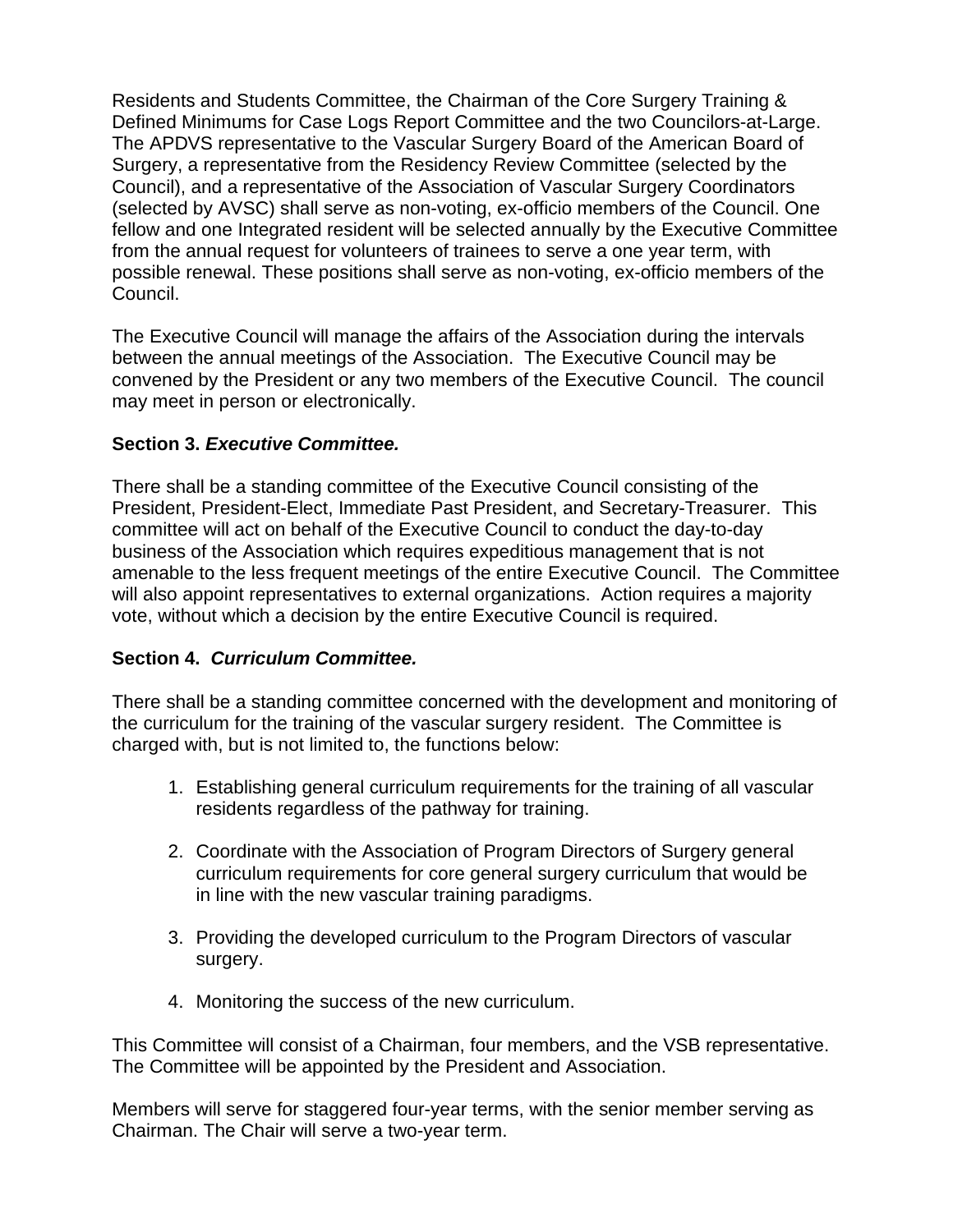One fellow representative and one Integrated resident representative will be selected annually by the Executive Committee from the annual request for volunteers of trainees to serve a one year term, with possible renewal. Additional trainee representatives can be appointed to the Committee at the discretion of the Executive Committee.

### **Section 5.** *Education Committee.*

There shall be a standing committee concerned with the education of the vascular surgery resident. The Committee may, but is not limited to, the functions below.

- a. Recommend minimal clinical and research criteria of vascular surgical training.
- b. Assisting or providing educational material to the Program Directors of general or vascular surgery.
- c. Investigating new or novel methods of vascular surgery education, such as investigating surgical simulation skills workshops and development of skills curriculum.
- d. Investigating new areas of vascular surgical education.
- e. Establishing and coordinating a method of selection of Vascular Surgical residents.

This Committee will consist of a Chairman and seven members. The Committee will be appointed by the President of the Association.

Members will serve for staggered four-year terms. The Chairman will be appointed by the President from among the two most senior members. The Chair will serve a twoyear term.

One fellow representative and one Integrated resident representative will be selected annually by the Executive Committee from the annual request for volunteers of trainees to serve a one year term, with possible renewal. Additional trainee representatives can be appointed to the Committee at the discretion of the Executive Committee.

## **Section 6.** *Issues Committee.*

The purpose of this committee is to promote the interests of the Association in dealing with other bodies which may influence the education of vascular surgery residents. The committee may also be charged to review issues by the executive council. This committee shall work closely with the American Board of Surgery and the Residency Review Committee of Surgery as any and all other appropriate bodies that are concerned with vascular surgery education.

This committee will consist of a Chairman and two members. The committee will be appointed by the President of the Association.

One fellow representative and one Integrated resident representative will be selected annually by the Executive Committee from the annual request for volunteers of trainees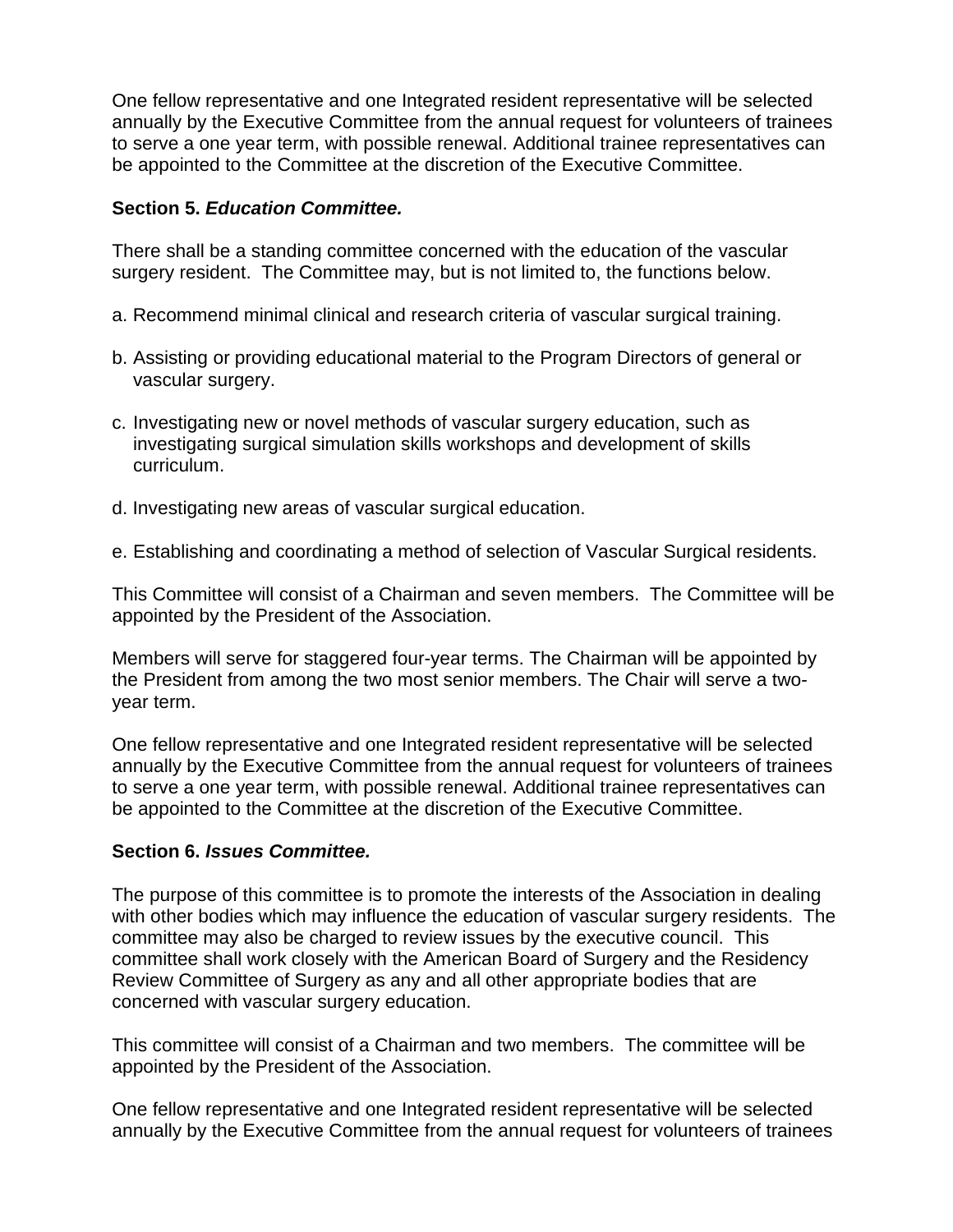to serve a one year term, with possible renewal. Additional trainee representatives can be appointed to the Committee at the discretion of the Executive Committee.

Members will serve for staggered three-year terms with the senior member serving as Chairman. The Chair will serve a two-year term.

## **Section 7.** *Program Committee.*

The purpose of this committee is to plan and organize the program for the annual meeting and other meetings as deemed necessary by the Association. This committee will consist of the President-Elect as Chairman, the Secretary/Treasurer, and the two councilors-at large as members.

The committee will circulate the proposed program for approval by the Council well in advance of the annual meeting.

## **Section 8.** *Recruitment of Surgical Residents and Students Committee.*

The purpose of this committee is to provide a comprehensive update of match data at each annual meeting of the APDVS, coordinate recruitment activities with the SVS Resident and Student Outreach Committee, advocate for and coordinate the development of resident and student outreach groups within local vascular societies, as well as attempt to identify methods to advocate for better and more uniform integration of vascular surgery into medical school curricula.

This Committee will consist of a Chairman and seven members. The Committee will be appointed by the President of the Association.

Members will serve for staggered four-year terms. The Chairmans will be appointed by the President from among the two most senior members. The Chairs will serve a twoyear term.

One fellow representative and one Integrated resident representative will be selected annually by the Executive Committee from the annual request for volunteers of trainees to serve a one year term, with possible renewal. Additional trainee representatives can be appointed to the Committee at the discretion of the Executive Committee.

## **Section 9.** *Core Surgery Training & Defined Minimums for Case Logs Report Committee.*

The purpose of this committee is to review current case logs and operative experience of 0+5 trainees during the assigned 24 months of core surgery and to determine what trainees can realistically attain in the 24 months of core surgery in terms of patient care knowledge and technical skills. This committee also is charged with reviewing all of the current defined minimums from the ACGME and recommending changes as needed.

This Committee will consist of a Chairman and seven members. The Committee will be appointed by the President of the Association.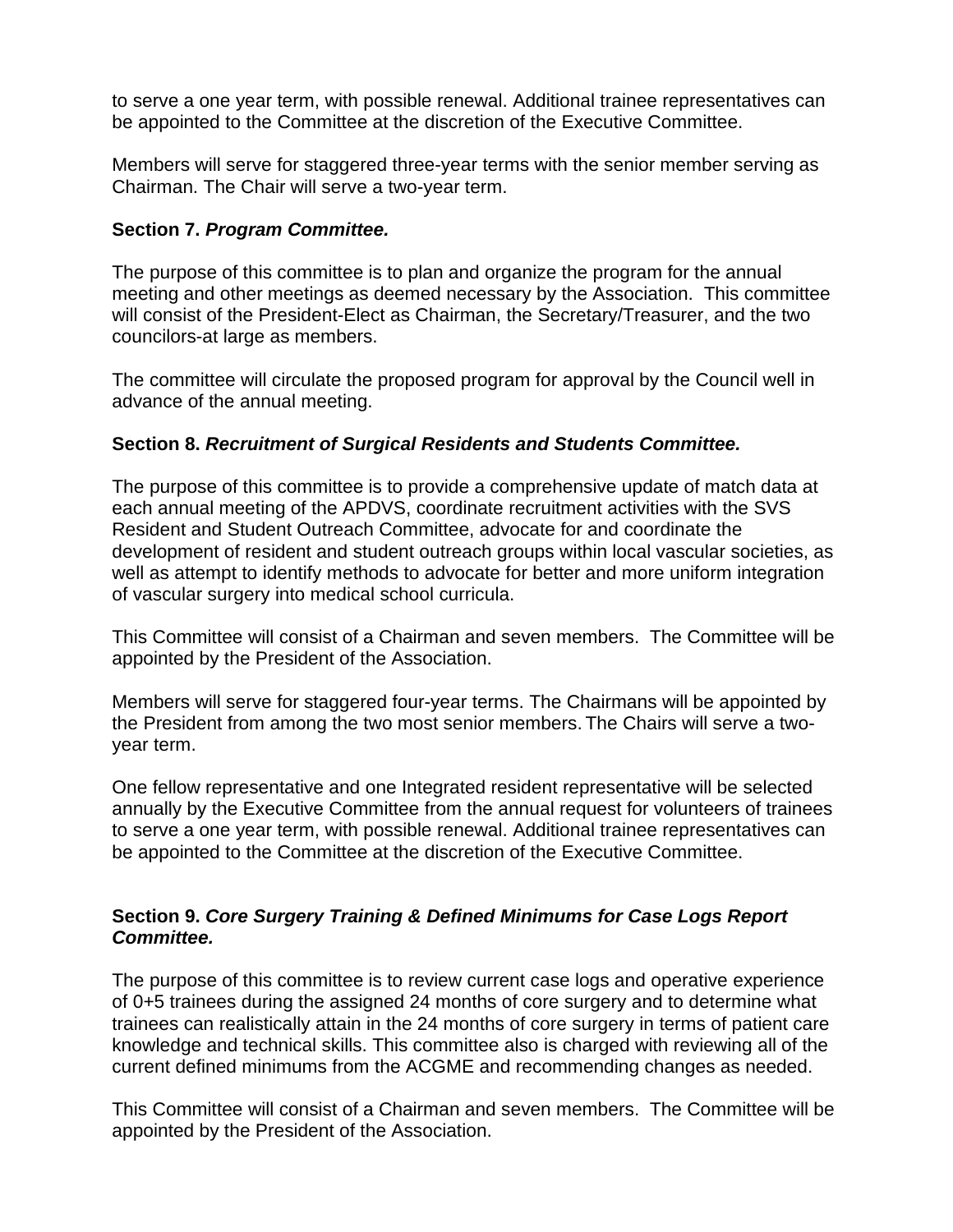Members will serve for staggered four-year terms. The Chairman will be appointed by the President from among the two most senior members. The Chair will serve a twoyear term.

One fellow representative and one Integrated resident representative will be selected annually by the Executive Committee from the annual request for volunteers of trainees to serve a one year term, with possible renewal. Additional trainee representatives can be appointed to the Committee at the discretion of the Executive Committee.

## **Section 10.** *Temporary Committees.*

Temporary committees may be established from time to time by the President or the Executive Council to accomplish specific and limited goals. They should not continue for more than two years without the affirmative action by a vote of the Association in regular session.

#### \_\_\_\_\_\_\_\_\_\_\_\_\_\_\_\_\_\_\_\_\_\_\_\_\_\_\_\_\_\_\_\_\_\_\_\_\_\_\_\_\_\_\_\_\_\_\_\_\_\_\_\_\_\_\_\_\_\_\_\_\_\_\_\_\_\_\_\_\_\_ **ARTICLE VI. Meetings** \_\_\_\_\_\_\_\_\_\_\_\_\_\_\_\_\_\_\_\_\_\_\_\_\_\_\_\_\_\_\_\_\_\_\_\_\_\_\_\_\_\_\_\_\_\_\_\_\_\_\_\_\_\_\_\_\_\_\_\_\_\_\_\_\_\_\_\_\_\_

- a. There shall be at least one annual meeting of the members of the Association. The Association may hold other membership meetings as it deems necessary.
- b. Those members attending an announced meeting shall constitute a quorum.
- c. A special meeting of the Association may be called on one month's notice by the President, Executive Council, or on written request by twenty members.
- d. The Executive Council should, but is not required to, meet annually.
- e. Robert's Rules of Order shall govern the conduct of annual and committee meetings.
- f. Proxy notes are limited to alternative members as defined in Article III, Section 1, b.

#### \_\_\_\_\_\_\_\_\_\_\_\_\_\_\_\_\_\_\_\_\_\_\_\_\_\_\_\_\_\_\_\_\_\_\_\_\_\_\_\_\_\_\_\_\_\_\_\_\_\_\_\_\_\_\_\_\_\_\_\_\_\_\_\_\_\_\_\_\_ **ARTICLE VII. Finances** \_\_\_\_\_\_\_\_\_\_\_\_\_\_\_\_\_\_\_\_\_\_\_\_\_\_\_\_\_\_\_\_\_\_\_\_\_\_\_\_\_\_\_\_\_\_\_\_\_\_\_\_\_\_\_\_\_\_\_\_\_\_\_\_\_\_\_\_\_\_

 $\overline{a}$ The fiscal year of the Association will coincide with the calendar year dating from January 1. The books will be kept and reported on this basis.

Members and associate members will contribute to the financial maintenance of the Association through annual dues and special assessments. The amount of the dues and assessments will be determined by the Executive Council subject to approval by the membership in regular session. All income derived from dues, assessments, gifts, or other sources will be used for expenses incurred in attaining the objectives outlined in Article II.